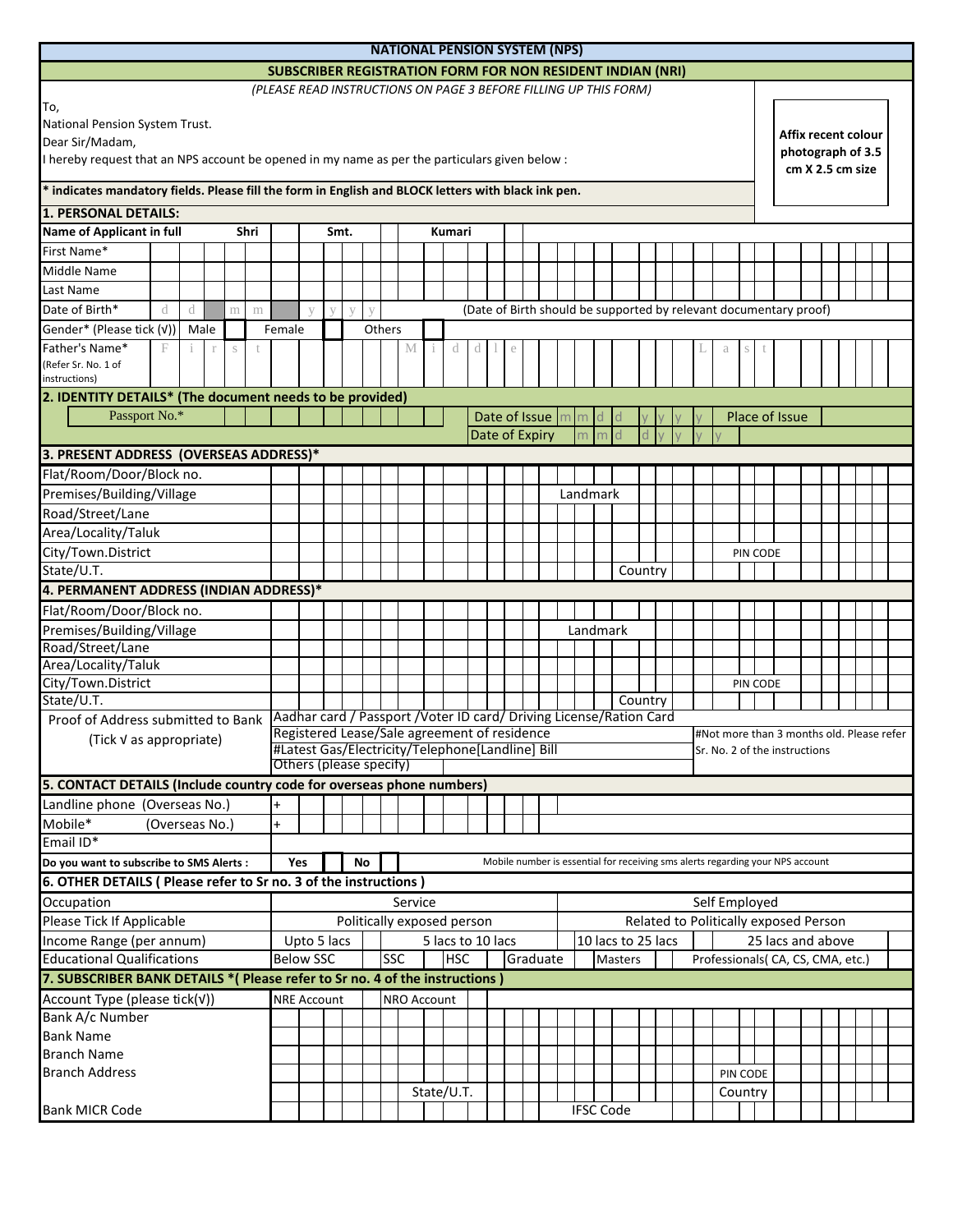| <b>8. SUBSCRIBERS NOMINATION DETAILS*</b> (Please refer to Sr. No . 5 of the instructions)                                                                                                                                                                                                                                                              |                                                                                                                                                                                                                                |                   |                          |   |             |  |                                                                                                               |            |     |    |                                    |                    |   |                                                                                                                                                      |   |        |              |   |  |      |                                |                  |        |  |  |  |
|---------------------------------------------------------------------------------------------------------------------------------------------------------------------------------------------------------------------------------------------------------------------------------------------------------------------------------------------------------|--------------------------------------------------------------------------------------------------------------------------------------------------------------------------------------------------------------------------------|-------------------|--------------------------|---|-------------|--|---------------------------------------------------------------------------------------------------------------|------------|-----|----|------------------------------------|--------------------|---|------------------------------------------------------------------------------------------------------------------------------------------------------|---|--------|--------------|---|--|------|--------------------------------|------------------|--------|--|--|--|
| Name of the Nominee (You can nominate up to a maximum of 3 nominees and if you desire so please fill in Annexure III (Additional Nomination Form) provided separately)                                                                                                                                                                                  |                                                                                                                                                                                                                                |                   |                          |   |             |  |                                                                                                               |            |     |    |                                    |                    |   |                                                                                                                                                      |   |        |              |   |  |      |                                |                  |        |  |  |  |
|                                                                                                                                                                                                                                                                                                                                                         |                                                                                                                                                                                                                                | <b>First Name</b> |                          |   |             |  |                                                                                                               |            |     |    |                                    | <b>Middle Name</b> |   |                                                                                                                                                      |   |        |              |   |  |      |                                | <b>Last Name</b> |        |  |  |  |
|                                                                                                                                                                                                                                                                                                                                                         |                                                                                                                                                                                                                                |                   |                          |   |             |  |                                                                                                               |            |     |    |                                    |                    |   |                                                                                                                                                      |   |        |              |   |  |      |                                |                  |        |  |  |  |
| Relationship with the Nominee                                                                                                                                                                                                                                                                                                                           |                                                                                                                                                                                                                                |                   |                          |   |             |  |                                                                                                               |            |     |    |                                    |                    |   |                                                                                                                                                      |   |        |              |   |  |      |                                |                  |        |  |  |  |
| Date of Birth (In case of Minor)                                                                                                                                                                                                                                                                                                                        |                                                                                                                                                                                                                                |                   |                          |   |             |  |                                                                                                               |            |     |    |                                    |                    | d |                                                                                                                                                      | d | m      |              | m |  |      |                                |                  |        |  |  |  |
| Nominee's Guardian Details (in case of a minor)                                                                                                                                                                                                                                                                                                         |                                                                                                                                                                                                                                |                   |                          |   |             |  |                                                                                                               |            |     |    |                                    |                    |   |                                                                                                                                                      |   |        |              |   |  |      |                                |                  |        |  |  |  |
|                                                                                                                                                                                                                                                                                                                                                         |                                                                                                                                                                                                                                | <b>First Name</b> |                          |   |             |  |                                                                                                               |            |     |    |                                    | <b>Middle Name</b> |   |                                                                                                                                                      |   |        |              |   |  |      |                                | <b>Last Name</b> |        |  |  |  |
|                                                                                                                                                                                                                                                                                                                                                         |                                                                                                                                                                                                                                |                   |                          |   |             |  |                                                                                                               |            |     |    |                                    |                    |   |                                                                                                                                                      |   |        |              |   |  |      |                                |                  |        |  |  |  |
| 9. NPS OPTION DETAILS                                                                                                                                                                                                                                                                                                                                   |                                                                                                                                                                                                                                |                   |                          |   |             |  |                                                                                                               |            |     |    |                                    |                    |   |                                                                                                                                                      |   |        |              |   |  |      |                                |                  |        |  |  |  |
|                                                                                                                                                                                                                                                                                                                                                         | I would like to subscribe for Tier II Account also                                                                                                                                                                             |                   |                          |   |             |  |                                                                                                               | <b>YES</b> |     | NO |                                    |                    |   |                                                                                                                                                      |   |        |              |   |  |      |                                |                  |        |  |  |  |
|                                                                                                                                                                                                                                                                                                                                                         | (Please tick (V) as applicable). If yes, please submit details in Annexure I.<br>NO<br><b>YES</b><br>I would like my PRAN to be printed in Hindi<br>If Yes, please submit details on Annexure II                               |                   |                          |   |             |  |                                                                                                               |            |     |    |                                    |                    |   |                                                                                                                                                      |   |        |              |   |  |      |                                |                  |        |  |  |  |
| 10. PENSION FUND (PF) SELECTION AND INVESTMENT OPTION*                                                                                                                                                                                                                                                                                                  |                                                                                                                                                                                                                                |                   |                          |   |             |  |                                                                                                               |            |     |    |                                    |                    |   |                                                                                                                                                      |   |        |              |   |  |      |                                |                  |        |  |  |  |
| i) PENSION FUND SELECTION (Tier I): The Subscriber has the option to choose the available PFs as per their choice in the table below.                                                                                                                                                                                                                   |                                                                                                                                                                                                                                |                   |                          |   |             |  |                                                                                                               |            |     |    |                                    |                    |   |                                                                                                                                                      |   |        |              |   |  |      |                                |                  |        |  |  |  |
|                                                                                                                                                                                                                                                                                                                                                         |                                                                                                                                                                                                                                |                   |                          |   |             |  |                                                                                                               |            |     |    |                                    |                    |   |                                                                                                                                                      |   |        |              |   |  |      |                                |                  |        |  |  |  |
|                                                                                                                                                                                                                                                                                                                                                         |                                                                                                                                                                                                                                |                   | Name of the Pension Fund |   |             |  |                                                                                                               |            |     |    |                                    | Please Tick (v)    |   |                                                                                                                                                      |   |        |              |   |  |      |                                |                  |        |  |  |  |
| <b>IC Pension Fund Limited</b>                                                                                                                                                                                                                                                                                                                          |                                                                                                                                                                                                                                |                   |                          |   |             |  |                                                                                                               |            |     |    |                                    |                    |   |                                                                                                                                                      |   |        |              |   |  |      |                                |                  |        |  |  |  |
| SBI Pension Funds Private Limited                                                                                                                                                                                                                                                                                                                       |                                                                                                                                                                                                                                |                   |                          |   |             |  |                                                                                                               |            |     |    |                                    |                    |   |                                                                                                                                                      |   |        |              |   |  |      |                                |                  |        |  |  |  |
|                                                                                                                                                                                                                                                                                                                                                         | JTI Retirement Solutions Limited                                                                                                                                                                                               |                   |                          |   |             |  |                                                                                                               |            |     |    |                                    |                    |   |                                                                                                                                                      |   |        |              |   |  |      |                                |                  |        |  |  |  |
|                                                                                                                                                                                                                                                                                                                                                         | <b>CICI Prudential Pension Funds Management Company Ltd</b>                                                                                                                                                                    |                   |                          |   |             |  |                                                                                                               |            |     |    |                                    |                    |   |                                                                                                                                                      |   |        |              |   |  |      |                                |                  |        |  |  |  |
|                                                                                                                                                                                                                                                                                                                                                         | Kotak Mahindra Pension Fund Limited                                                                                                                                                                                            |                   |                          |   |             |  |                                                                                                               |            |     |    |                                    |                    |   |                                                                                                                                                      |   |        |              |   |  |      |                                |                  |        |  |  |  |
|                                                                                                                                                                                                                                                                                                                                                         | Reliance Capital Pension Fund Limited                                                                                                                                                                                          |                   |                          |   |             |  |                                                                                                               |            |     |    |                                    |                    |   |                                                                                                                                                      |   |        |              |   |  |      |                                |                  |        |  |  |  |
|                                                                                                                                                                                                                                                                                                                                                         | HDFC Pension Management Company Ltd                                                                                                                                                                                            |                   |                          |   |             |  |                                                                                                               |            |     |    |                                    |                    |   |                                                                                                                                                      |   |        |              |   |  |      |                                |                  |        |  |  |  |
|                                                                                                                                                                                                                                                                                                                                                         | Selection of Pension Fund is mandatory both in Active and Auto Choice. In case, you do not indicate a choice of PF, please note that it is deemed that you have consented for the default PF specified by PFRDA. Currently, SB |                   |                          |   |             |  |                                                                                                               |            |     |    |                                    |                    |   |                                                                                                                                                      |   |        |              |   |  |      |                                |                  |        |  |  |  |
| the default PF.                                                                                                                                                                                                                                                                                                                                         |                                                                                                                                                                                                                                |                   |                          |   |             |  |                                                                                                               |            |     |    |                                    |                    |   |                                                                                                                                                      |   |        |              |   |  |      |                                |                  |        |  |  |  |
| (ii) INVESTMENT OPTION                                                                                                                                                                                                                                                                                                                                  |                                                                                                                                                                                                                                |                   |                          |   |             |  |                                                                                                               |            |     |    |                                    |                    |   |                                                                                                                                                      |   |        |              |   |  |      |                                |                  |        |  |  |  |
| (Please Tick (v) in the box given below showing your investment option).                                                                                                                                                                                                                                                                                | <b>Active Choice</b>                                                                                                                                                                                                           |                   |                          |   | Auto Choice |  |                                                                                                               |            |     |    |                                    |                    |   |                                                                                                                                                      |   |        |              |   |  |      |                                |                  |        |  |  |  |
|                                                                                                                                                                                                                                                                                                                                                         |                                                                                                                                                                                                                                |                   |                          |   |             |  |                                                                                                               |            |     |    |                                    |                    |   |                                                                                                                                                      |   |        |              |   |  |      |                                |                  |        |  |  |  |
| For details on Auto Choice, please refer to the Offer Document. Please note:                                                                                                                                                                                                                                                                            |                                                                                                                                                                                                                                |                   |                          |   |             |  |                                                                                                               |            |     |    |                                    |                    |   |                                                                                                                                                      |   |        |              |   |  |      |                                |                  |        |  |  |  |
| 1. In case you do not indicate any investment option, your funds will be invested in Auto Choice                                                                                                                                                                                                                                                        |                                                                                                                                                                                                                                |                   |                          |   |             |  |                                                                                                               |            |     |    |                                    |                    |   |                                                                                                                                                      |   |        |              |   |  |      |                                |                  |        |  |  |  |
|                                                                                                                                                                                                                                                                                                                                                         | 2. In case you have opted for Auto Choice, DO NOT fill up section below relating to Asset Allocation. In case you do, the Asset Allocation instructions will be ignored and investment will be made as per Auto Choice.        |                   |                          |   |             |  |                                                                                                               |            |     |    |                                    |                    |   |                                                                                                                                                      |   |        |              |   |  |      |                                |                  |        |  |  |  |
| iii) Asset Allocation (to be filled up only in case you have selected the 'Active Choice' investment option)                                                                                                                                                                                                                                            |                                                                                                                                                                                                                                |                   |                          |   |             |  |                                                                                                               |            |     |    |                                    |                    |   |                                                                                                                                                      |   |        |              |   |  |      |                                |                  |        |  |  |  |
| Asset Class                                                                                                                                                                                                                                                                                                                                             | (Cannot exceed 50%)                                                                                                                                                                                                            | E.                | C                        | G |             |  | Total                                                                                                         |            |     |    |                                    |                    |   | Note:- The total allocation across E, C and G asset classes must be equal to 100%. In case, the allocation is left blank and/or does not equal 100%, |   |        |              |   |  |      |                                |                  |        |  |  |  |
|                                                                                                                                                                                                                                                                                                                                                         |                                                                                                                                                                                                                                |                   |                          |   |             |  |                                                                                                               |            |     |    | the application shall be rejected. |                    |   |                                                                                                                                                      |   |        |              |   |  |      |                                |                  |        |  |  |  |
| %                                                                                                                                                                                                                                                                                                                                                       |                                                                                                                                                                                                                                |                   |                          |   |             |  |                                                                                                               |            |     |    |                                    |                    |   |                                                                                                                                                      |   |        |              |   |  |      |                                |                  |        |  |  |  |
| 11. DECLARATION BY SUBSCRIBER* ( Please refer to Sr no. 6 of the instructions )                                                                                                                                                                                                                                                                         |                                                                                                                                                                                                                                |                   |                          |   |             |  |                                                                                                               |            |     |    |                                    |                    |   |                                                                                                                                                      |   |        |              |   |  |      |                                |                  |        |  |  |  |
| Declaration & Authorization by all subscribers<br>have read and understood the terms and conditions of the National Pension System and hereby agree to the same and declare that the information and documents furnished by me are true and correct, to the best of my knowledge                                                                        |                                                                                                                                                                                                                                |                   |                          |   |             |  |                                                                                                               |            |     |    |                                    |                    |   |                                                                                                                                                      |   |        |              |   |  |      |                                |                  |        |  |  |  |
| o inform immediately the Central Record Keeping Agency/National Pension System Trust, of any change in the above information furnished by me. I do not hold any pre-existing account under NPS. I understand that I shall be f                                                                                                                          |                                                                                                                                                                                                                                |                   |                          |   |             |  |                                                                                                               |            |     |    |                                    |                    |   |                                                                                                                                                      |   |        |              |   |  |      |                                |                  |        |  |  |  |
| any false or incorrect information or documents.                                                                                                                                                                                                                                                                                                        |                                                                                                                                                                                                                                |                   |                          |   |             |  |                                                                                                               |            |     |    |                                    |                    |   |                                                                                                                                                      |   |        |              |   |  |      |                                |                  |        |  |  |  |
| further agree to be bound by the terms and conditions of provision of services by CRA, from time to time and any amendment thereof as approved by PFRDA, whether complete or partial without any new declaration being furnish<br>bound by the terms and conditions for the usage of I-pin (to access CRA and view details) & T-pin on the CRA website. |                                                                                                                                                                                                                                |                   |                          |   |             |  |                                                                                                               |            |     |    |                                    |                    |   |                                                                                                                                                      |   |        |              |   |  |      |                                |                  |        |  |  |  |
|                                                                                                                                                                                                                                                                                                                                                         |                                                                                                                                                                                                                                |                   |                          |   |             |  |                                                                                                               |            |     |    |                                    |                    |   |                                                                                                                                                      |   |        |              |   |  |      |                                |                  |        |  |  |  |
| Declaration under the Prevention of Money Laundering Act, 2002                                                                                                                                                                                                                                                                                          |                                                                                                                                                                                                                                |                   |                          |   |             |  |                                                                                                               |            |     |    |                                    |                    |   |                                                                                                                                                      |   |        |              |   |  |      |                                |                  |        |  |  |  |
| hereby declare that the contribution paid by me/on my behalf has been derived from legally declared and assessed sources of income. I understand that NPS Trust has the right to peruse my financial profile or share the info                                                                                                                          |                                                                                                                                                                                                                                |                   |                          |   |             |  |                                                                                                               |            |     |    |                                    |                    |   |                                                                                                                                                      |   |        |              |   |  |      |                                |                  |        |  |  |  |
| government authorities. I further agree that NPS Trust has the right to close my PRAN in case I am found violating the provisions of any law relating to prevention of money laundering.                                                                                                                                                                |                                                                                                                                                                                                                                |                   |                          |   |             |  |                                                                                                               |            |     |    |                                    |                    |   |                                                                                                                                                      |   |        |              |   |  |      |                                |                  |        |  |  |  |
|                                                                                                                                                                                                                                                                                                                                                         | Date                                                                                                                                                                                                                           |                   |                          |   |             |  |                                                                                                               |            |     |    |                                    |                    |   |                                                                                                                                                      |   |        |              |   |  |      |                                |                  |        |  |  |  |
| m                                                                                                                                                                                                                                                                                                                                                       | m                                                                                                                                                                                                                              |                   |                          |   |             |  | Signature/Thumb Impression* of Subscriber in black ink (* LTI in case of<br>males and RTI in case of females) |            |     |    |                                    |                    |   |                                                                                                                                                      |   |        |              |   |  |      |                                |                  |        |  |  |  |
| Place                                                                                                                                                                                                                                                                                                                                                   |                                                                                                                                                                                                                                |                   |                          |   |             |  |                                                                                                               |            |     |    |                                    |                    |   |                                                                                                                                                      |   |        |              |   |  |      |                                |                  |        |  |  |  |
| <b>12. DECLARATION BY BANK</b>                                                                                                                                                                                                                                                                                                                          |                                                                                                                                                                                                                                |                   |                          |   |             |  |                                                                                                               |            |     |    |                                    |                    |   |                                                                                                                                                      |   |        |              |   |  |      |                                |                  |        |  |  |  |
|                                                                                                                                                                                                                                                                                                                                                         |                                                                                                                                                                                                                                |                   |                          |   |             |  |                                                                                                               |            |     |    |                                    |                    |   | To be filled by Bank                                                                                                                                 |   |        |              |   |  |      |                                |                  |        |  |  |  |
| POP-SP Registration Number                                                                                                                                                                                                                                                                                                                              |                                                                                                                                                                                                                                |                   |                          |   |             |  |                                                                                                               |            |     |    |                                    |                    |   |                                                                                                                                                      |   |        |              |   |  |      |                                |                  |        |  |  |  |
| <b>Bank Name and Branch:</b>                                                                                                                                                                                                                                                                                                                            |                                                                                                                                                                                                                                |                   |                          |   |             |  |                                                                                                               |            |     |    |                                    |                    |   |                                                                                                                                                      |   |        |              |   |  |      |                                |                  |        |  |  |  |
| <b>KYC Compliance</b>                                                                                                                                                                                                                                                                                                                                   |                                                                                                                                                                                                                                |                   |                          |   |             |  |                                                                                                               |            | Yes |    |                                    |                    |   | No                                                                                                                                                   |   |        |              |   |  |      |                                |                  |        |  |  |  |
| Document accepted for date of Birth Proof<br>Copy of Aadhaar Card/ PAN Card submitted                                                                                                                                                                                                                                                                   |                                                                                                                                                                                                                                |                   |                          |   |             |  |                                                                                                               |            | Yes |    |                                    |                    |   | No                                                                                                                                                   |   |        |              |   |  |      | (Details to be provided below) |                  |        |  |  |  |
| Aadhaar Card No.                                                                                                                                                                                                                                                                                                                                        |                                                                                                                                                                                                                                |                   |                          |   |             |  |                                                                                                               |            |     |    |                                    |                    |   | PAN Card No.                                                                                                                                         |   |        |              |   |  |      |                                |                  |        |  |  |  |
| <b>Existing Bank Customer:</b>                                                                                                                                                                                                                                                                                                                          |                                                                                                                                                                                                                                |                   |                          |   |             |  |                                                                                                               |            |     |    |                                    |                    |   |                                                                                                                                                      |   |        |              |   |  |      |                                |                  |        |  |  |  |
|                                                                                                                                                                                                                                                                                                                                                         |                                                                                                                                                                                                                                |                   |                          |   |             |  |                                                                                                               |            |     |    |                                    |                    |   |                                                                                                                                                      |   |        |              |   |  |      |                                |                  |        |  |  |  |
| Account (NRE/NRO) which match the requirements for opening NPS account have been fully complied with. We further confirm that the S. B. a/c of Sh/Smt/Kum is not a 'Basic Savings Bank Deposit Account'.                                                                                                                                                |                                                                                                                                                                                                                                |                   |                          |   |             |  |                                                                                                               |            |     |    |                                    |                    |   |                                                                                                                                                      |   |        |              |   |  |      |                                |                  |        |  |  |  |
|                                                                                                                                                                                                                                                                                                                                                         |                                                                                                                                                                                                                                |                   |                          |   |             |  |                                                                                                               |            |     |    |                                    |                    |   |                                                                                                                                                      |   |        |              |   |  |      |                                |                  |        |  |  |  |
| To be filled by POP-SP/Bank                                                                                                                                                                                                                                                                                                                             |                                                                                                                                                                                                                                |                   |                          |   |             |  |                                                                                                               |            |     |    |                                    |                    |   |                                                                                                                                                      |   | Name:  |              |   |  |      |                                |                  |        |  |  |  |
|                                                                                                                                                                                                                                                                                                                                                         |                                                                                                                                                                                                                                |                   |                          |   |             |  |                                                                                                               |            |     |    |                                    |                    |   |                                                                                                                                                      |   |        | Designation: |   |  |      |                                |                  |        |  |  |  |
|                                                                                                                                                                                                                                                                                                                                                         |                                                                                                                                                                                                                                |                   |                          |   |             |  |                                                                                                               |            |     |    |                                    |                    |   |                                                                                                                                                      |   | Place: |              |   |  |      |                                |                  |        |  |  |  |
|                                                                                                                                                                                                                                                                                                                                                         |                                                                                                                                                                                                                                | POP-SP/Bank Seal  |                          |   |             |  |                                                                                                               |            |     |    | Signature of Authorized Signatory  |                    |   |                                                                                                                                                      |   | Date:  |              |   |  |      |                                | d<br>d           | m<br>m |  |  |  |
|                                                                                                                                                                                                                                                                                                                                                         |                                                                                                                                                                                                                                |                   |                          |   |             |  |                                                                                                               |            |     |    |                                    |                    |   | [To be filled by CRA - Facilitation Centre (CRA-FC)]                                                                                                 |   |        |              |   |  |      |                                |                  |        |  |  |  |
| Received by                                                                                                                                                                                                                                                                                                                                             |                                                                                                                                                                                                                                |                   |                          |   |             |  |                                                                                                               |            |     |    | <b>CRA-FC Registration Number</b>  |                    |   |                                                                                                                                                      |   |        |              |   |  |      |                                |                  |        |  |  |  |
| Received at                                                                                                                                                                                                                                                                                                                                             |                                                                                                                                                                                                                                |                   |                          |   |             |  |                                                                                                               |            |     |    |                                    |                    |   |                                                                                                                                                      |   |        |              |   |  | Date |                                | d<br>d           | m<br>m |  |  |  |
| Acknowledgement Number (by CRA-FC)                                                                                                                                                                                                                                                                                                                      |                                                                                                                                                                                                                                |                   |                          |   |             |  |                                                                                                               |            |     |    |                                    |                    |   |                                                                                                                                                      |   |        |              |   |  |      |                                |                  |        |  |  |  |
| <b>PRAN Alloted</b>                                                                                                                                                                                                                                                                                                                                     |                                                                                                                                                                                                                                |                   |                          |   |             |  |                                                                                                               |            |     |    |                                    |                    |   |                                                                                                                                                      |   |        |              |   |  |      |                                |                  |        |  |  |  |
|                                                                                                                                                                                                                                                                                                                                                         |                                                                                                                                                                                                                                |                   |                          |   |             |  |                                                                                                               |            |     |    |                                    |                    |   | <b>ACKNOWLEDGEMENT</b>                                                                                                                               |   |        |              |   |  |      |                                |                  |        |  |  |  |
|                                                                                                                                                                                                                                                                                                                                                         |                                                                                                                                                                                                                                |                   |                          |   |             |  |                                                                                                               |            |     |    |                                    |                    |   |                                                                                                                                                      |   |        |              |   |  |      |                                |                  |        |  |  |  |
| Name of the Subscriber:                                                                                                                                                                                                                                                                                                                                 |                                                                                                                                                                                                                                |                   |                          |   |             |  |                                                                                                               |            |     |    |                                    |                    |   |                                                                                                                                                      |   |        |              |   |  |      |                                |                  |        |  |  |  |
| <b>Contribution Amount Remitted:</b>                                                                                                                                                                                                                                                                                                                    |                                                                                                                                                                                                                                |                   |                          |   | Rs.         |  |                                                                                                               |            |     |    |                                    |                    |   |                                                                                                                                                      |   |        |              |   |  |      |                                |                  |        |  |  |  |
| Date of Receipt of Application and Contribution Amount:<br>Stamp and Signature of the POP/Bank                                                                                                                                                                                                                                                          |                                                                                                                                                                                                                                |                   |                          |   |             |  |                                                                                                               |            |     |    |                                    |                    |   | m<br>m                                                                                                                                               |   |        |              |   |  |      |                                |                  |        |  |  |  |
|                                                                                                                                                                                                                                                                                                                                                         |                                                                                                                                                                                                                                |                   |                          |   |             |  |                                                                                                               |            |     |    |                                    |                    |   |                                                                                                                                                      |   |        |              |   |  |      |                                |                  |        |  |  |  |
|                                                                                                                                                                                                                                                                                                                                                         |                                                                                                                                                                                                                                |                   |                          |   |             |  |                                                                                                               |            |     |    |                                    |                    |   |                                                                                                                                                      |   |        |              |   |  |      |                                |                  |        |  |  |  |
|                                                                                                                                                                                                                                                                                                                                                         |                                                                                                                                                                                                                                |                   |                          |   |             |  |                                                                                                               |            |     |    |                                    |                    |   |                                                                                                                                                      |   |        |              |   |  |      |                                |                  |        |  |  |  |